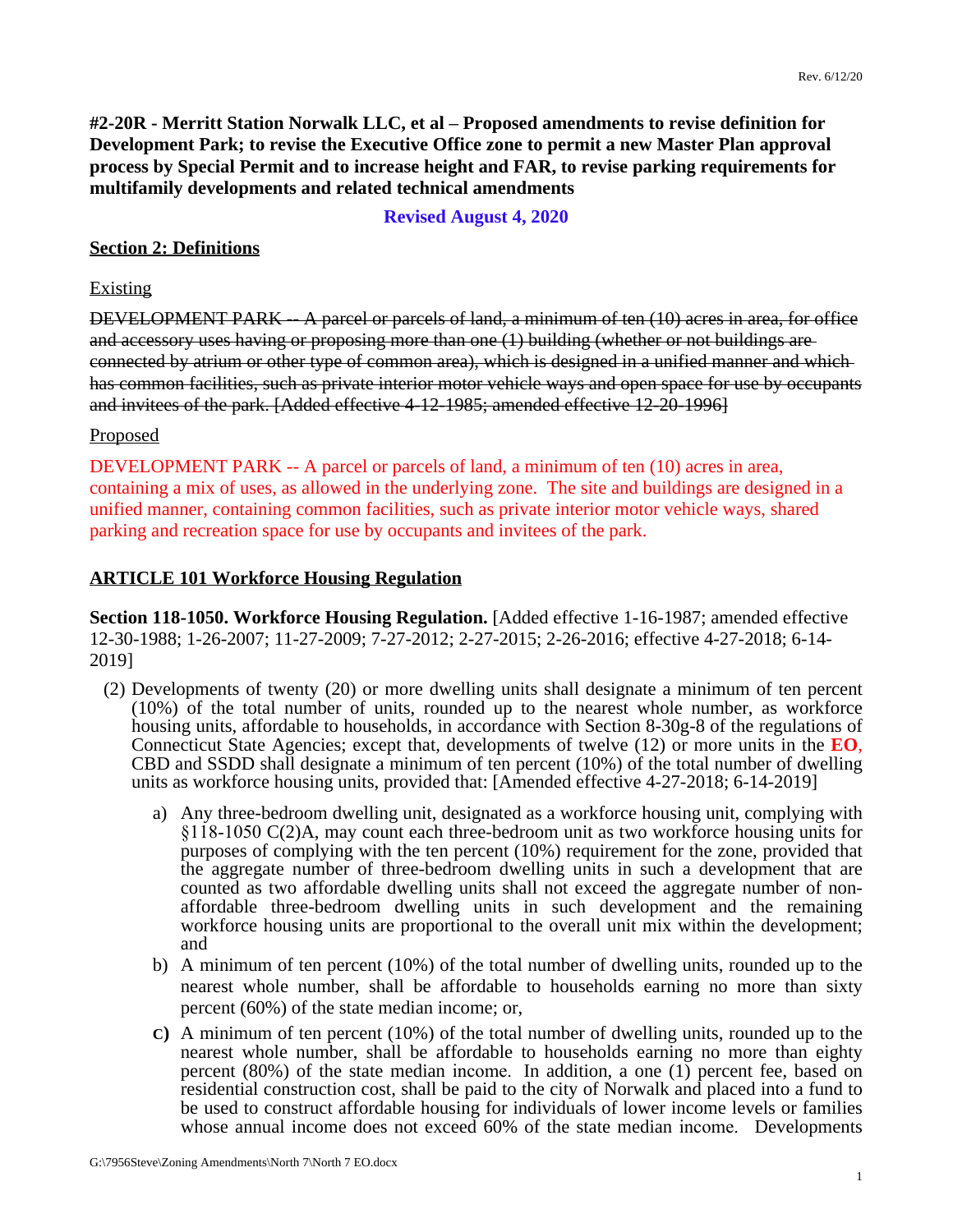that utilize this provision are not required to provide more than one parking space per dwelling unit and may reduce recreation space to 100 square feet per unit. (Added effective 4-27-2018)

#### **§ 118-503.EXECUTIVE OFFICE ZONE.**

- A. Purpose and intent. The purpose of this regulation is to permit major office buildings and other compatible uses which will contribute to the economic base of the city and will constitute a harmonious and appropriate part of the physical development of the city. The area within this zone is intended to have infrastructure of sufficient capacity either prior to or coincident with permitted development. Incentives are provided to encourage the assembly of larger lots and to reduce the number of driveways, thereby improving traffic flow and safety and creating an attractive and unified development.
- B. Uses and structures.

(1) Principal uses and structures. In the Executive Office Zone, premises shall be used and buildings shall be erected which are used, designed or intended to be used for one (1) or more of the following uses and no other. Any use or structure having a gross floor area of twenty thousand (20,000) square feet or more or requiring fifty (50) parking spaces or more shall be permitted subject to the provisions of § 118-1451, Site plan review.

- (a) Banks and financial institutions.
- (b) Developments approved as part of a Development Park Master Plan, provided that:
	- i. Such development is in accordance with the approved Master Plan.
	- ii. Such site and building design is consistent with the Master Plan Design Manual, as verified by the Commission's peer review consultant(s).
	- iii. The site development plans include a table indicating compliance with the Master Plan, including each bulk and height standard.
	- iv. The application also complies with §118-1451, C, Standards for Site Plan Review.
- (c) Firehouses.
- (d) Hotels.
- (e) Manufacture, processing or assembly of goods which are not noxious or offensive due to emission of noise, pollutants or waste.
- (f) Mixed-use development, subject to § 118-750.
- (g) Museums.
- (h) Offices, including medical offices. [Amended effective 9-25-2009]
- (i) Off-street parking facilities.
- (j) Parks and recreational facilities.
- (k) Personal and business services shops and retail stores having a gross floor area of thirty thousand (30,000) square feet or less. [Amended effective 12-22-1995]
- (l) Places of worship. [Added effective 7-24-2015]
- (m)Public utility supply or storage facilities.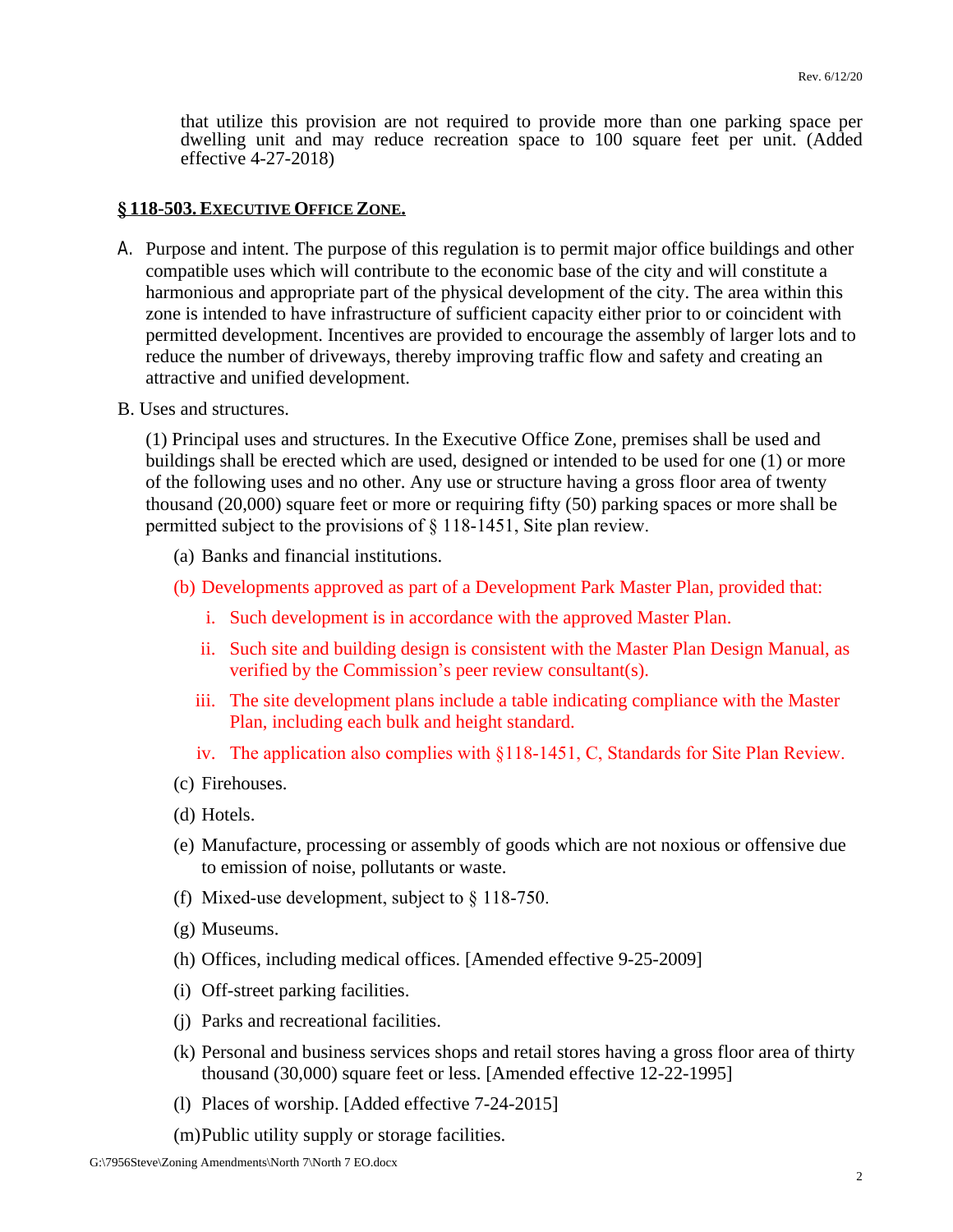- (n) Research and development facilities.
- (o) Restaurants and taverns.
- (p) Schools, including business schools, and studios.
- (q) Theaters and auditoriums.

(2) Special Permit uses and structures. The following uses shall be permitted by Special Permit in accordance with the provisions of Article 140, § 118-1450, Special Permits, and shall comply with the Schedule Limiting Height and Bulk of Buildings, Commercial and Industrial: except as otherwise specified herein: [Amended effective 5-26-2006]

- (a) Commercial planned residential development, subject to Section 118-760. [Added effective 4-21-00]
- (b) Commercial recreation establishment. [Added effective 12-7-1990]
- (c) Development Park, provided that:
	- i. A Master Plan is submitted, that at a minimum contains:
		- a. An A2 survey of the proposed Development Park,
		- b. A site development plan that shows the locations of proposed buildings, streets, anticipated lighting, walkways, open space, natural features, ????
		- c.A preliminary traffic impact analysis,
		- d. A preliminary drainage analysis of existing conditions and anticipated sitewide improvements,
		- e. An initial table indicating compliance with the each bulk and height standard for each proposed structure,
		- f. Architectural renderings and elevations depicting the bulk and height of the proposed structures.
		- g. An architectural and site Design Manual to be approved by the Commission in consultation with the Peer Review consultant.

h.

ii. A minimum of three (3) distinct uses are included within the Development Park, with residential occupying no more than 75% of the Development Park.

A separate Signage Manual signage is submitted and approved by the Commission which depicts the number, type, size and location of proposed signage within the Development Park.

- iii. Residential density does not exceed 1 unit per 500 square feet of the entire Development Park.
- iv. No individual building shall exceed 15 stories and 150 feet, as measured from the average grade.
- v. The maximum F.A.R. for the entire Development Park does not exceed 2.0.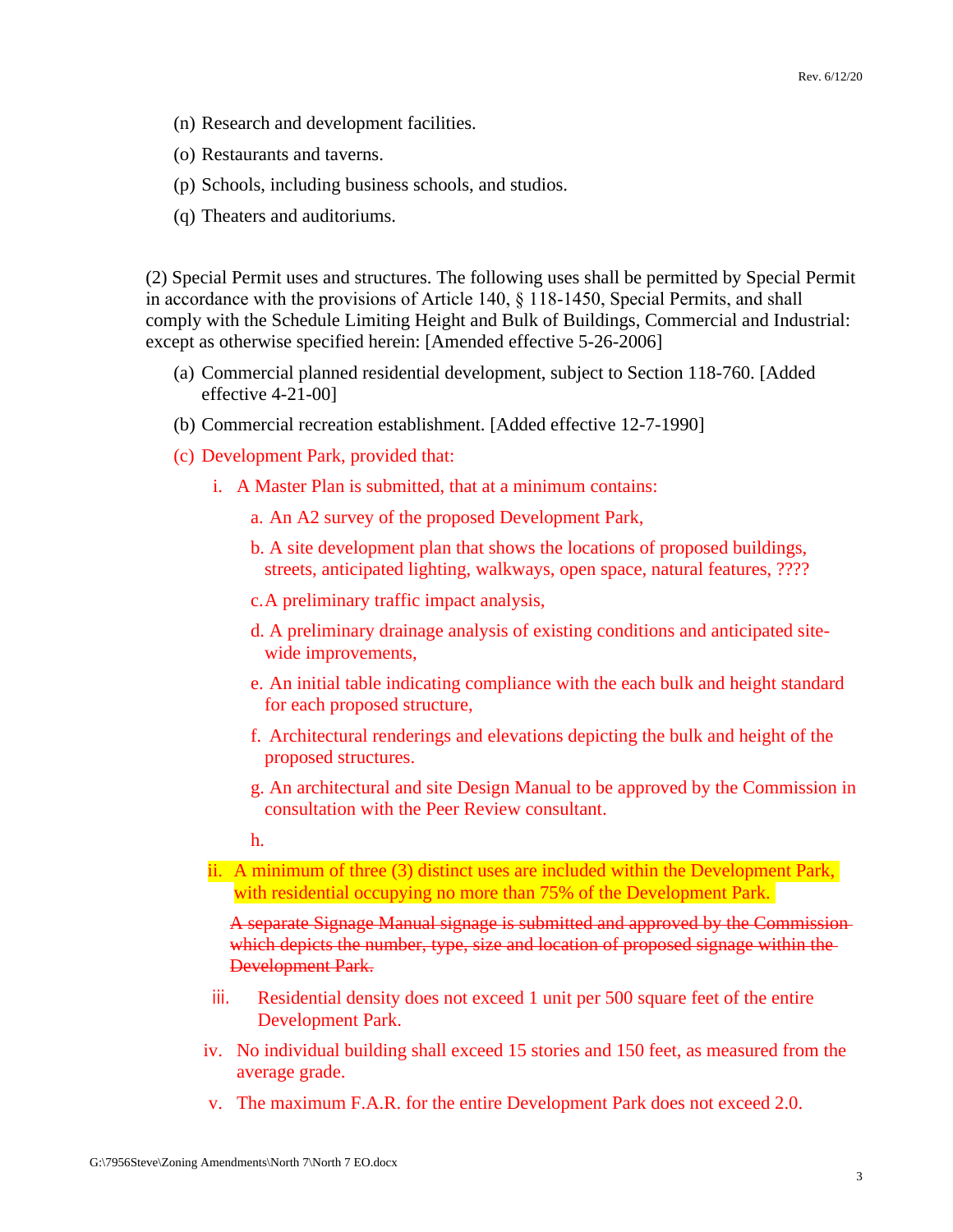- vi. A minimum of 150 SF of recreation area per dwelling unit be provided, which may include courtyards, indoor recreation facilities, landscaped roofs and outdoor recreation areas.
- vii. A minimum of 30% of the total acreage of the Development Park is open space land either as private recreation space or publicly available open space, provided that a minimum of 20% of the overall site is publicly available open space, as approved by the Commission. A conservation easement shall be placed on the land, to be held by the Conservation Commission.
- viii. The site is designed with following minimum LID/"green development" techniques:
	- a. All buildings must provide either green roofs, blue roofs, contain solar panels or be solar ready for that portion of such roof not used for recreation area improvements.
	- b. All surface water shall be handled through on-site retention. The use of rain gardens and bioswales is recommended and encouraged where feasible.
	- c. All parking lots and parking structures must include electric vehicle charging stations.
	- d. Sheltered bike parking and storage must be provided.
	- e. All landscaping shall be native species, except that perimeter screening may contain alternate species as approved by the Commission.
	- f. Pervious paving materials, shall be used on all external walkways.
- ix. Individual parcels may exceed the F.A.R., residential density and/or building coverage for their individual site(s) and have less than the minimum required parking and/or open space for that site(s), provided that the F.A.R., residential density and/or building coverage is not exceeded for the Development Park and the required parking and/or open space is met within the Development Park.
- x. Each building containing residential dwelling units, comply with Section 118-1050 (2), Workforce Housing Regulations, if applicable.
- xi. Development Park Master Plans approved by Special Permit on or after the effective date of this revised definition shall comply with the Development Park Master Plan requirements outlined in Section 118-503(B)(1)(b) subject to all conditions of approval, plans and documents filed on the Norwalk Land Records.
- (d) Electric power generator, as defined herein, subject to Section 118-830(B). [Added effective 1-26-2007]
- (e) Gasoline stations and the sale and service of motor vehicles, subject to § 118-1010.
- (f) Helicopter landing sites, as an accessory use to a principal permitted use, subject to special permit review and to the following restrictions: the landing site shall be a minimum of 300 feet from a residence zone and flight operations shall be restricted to the hours of 7:00 am to 7:00 pm only. The Commission may approve a helicopter landing site that exceeds the height provisions of these regulations if it is located on top of a mechanical or habitable penthouse. [Added effective 9-29-2001; Amended effective 5-26-2006]
- (g) Multifamily dwellings.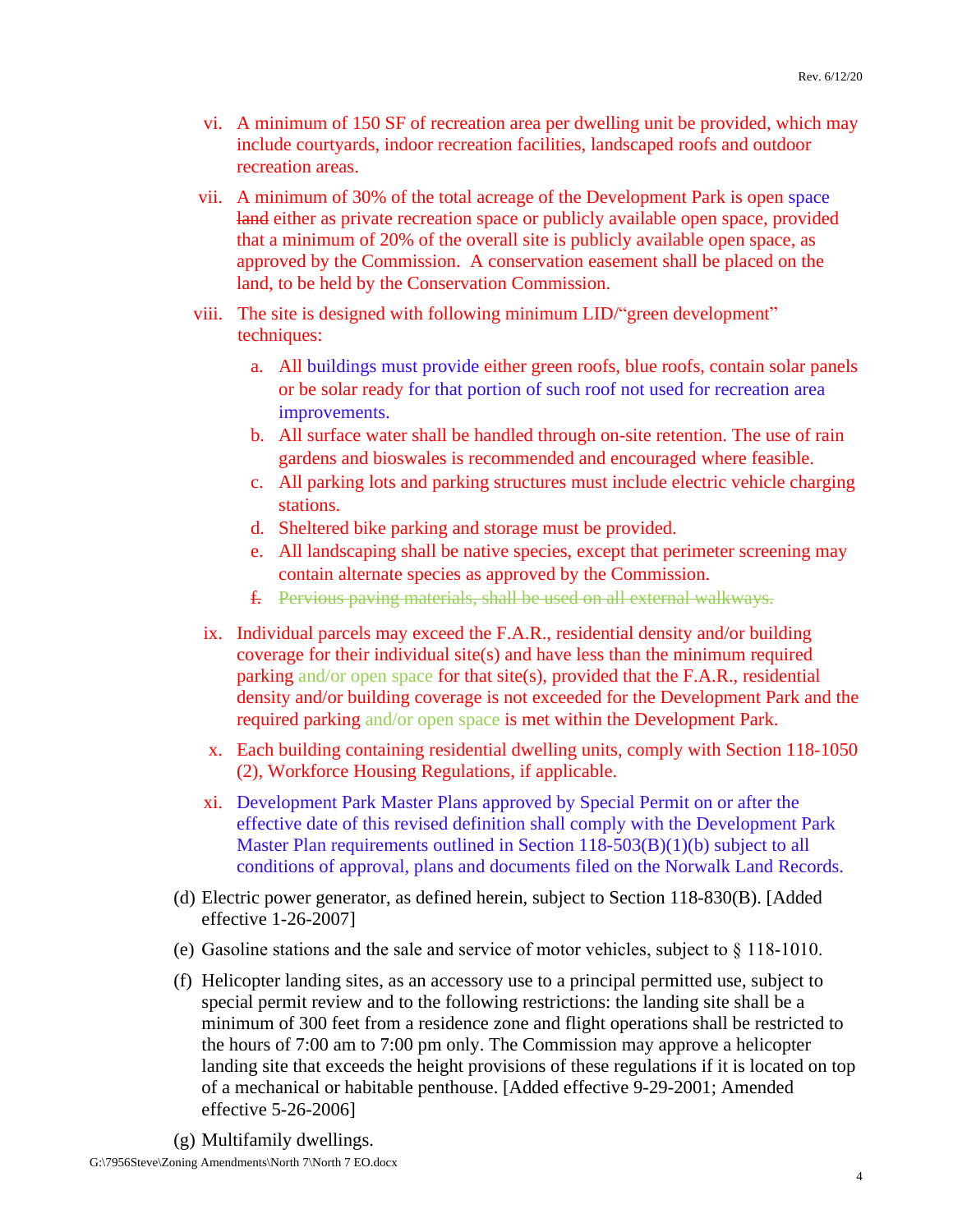- (h) Retail stores having a gross floor area of more than thirty thousand (30,000) square feet, not to exceed eighty thousand (80,000) square feet. [Added effective 12-22-1995]
- (i) Transportation terminals.
- (j) Warehouse and wholesale distribution facilities.
- D. Off-street parking and loading requirements. See §§ 118-1200 through 118-1260 and, in addition: MOVE SECTION to 1200

(1) The principal use and structure of the property shall be located between the front yard and the street wall of a parking structure which is more than three (3) feet above the center-line elevation of the street, for a minimum of fifty percent (50%) of the length of the parking structure. However, this provision shall not be applicable to parking structures within a development park, provided that:

- (a) which parking structures are located more than one hundred ten  $(110)$  feet from the center-line of the street (subject to § 118-1000B) and separated from the street by a wetland or watercourse. Any portion of a parking structure which is more than three (3) feet above the center-line elevation of the street and which extends to the front yard shall be effectively screened; or
- (b) parking structures, whether attached to or contained within the envelope of the building:
	- i. use the same building façade materials utilized in the design of the overall building, as confirmed by the Commission's peer review consultant, in accordance with the Development Park Design Manual; and
	- ii. vehicles within the parking structure are not visible from the exterior of the building.

# **§ 118-1220. Amount of motor vehicle parking space to be provided.**

Revise Article 120 Section 118-1220 Off-street Motor Vehicle Parking Requirements as follows:

| Use                                                                                                                                                                  | Parking requirement                                                                                                                                                                                                                                                                                         |
|----------------------------------------------------------------------------------------------------------------------------------------------------------------------|-------------------------------------------------------------------------------------------------------------------------------------------------------------------------------------------------------------------------------------------------------------------------------------------------------------|
| (3) (a) Multi-Family Residence; including                                                                                                                            | 1) 1.3 parking spaces per dwelling unit;                                                                                                                                                                                                                                                                    |
| units in a Development Park or Commercial<br><b>Planned Residential Development</b><br>(Amended effective 7-11-1980; 1-16-1987; 5-<br>18-2001; 4-27-2018; 6-14-2019) | 2) for mixed use developments, the greater of<br>1.3 parking spaces per residential unit or the<br>aggregate, after applying any applicable mixed-<br>use reductions listed in §118-1220E, of the total<br>required parking spaces for commercial uses<br>and residential units parked at 1 space per unit. |
| (b) Residence (other) (Amended effective 1-                                                                                                                          |                                                                                                                                                                                                                                                                                                             |
| 11-1978; 9-29-1978)<br>(1) Planned residential development                                                                                                           | 2 parking spaces per dwelling unit                                                                                                                                                                                                                                                                          |
| (2) Planned residential development, elderly                                                                                                                         | 1 parking space per 2 dwelling units                                                                                                                                                                                                                                                                        |
| (3) Congregate housing (Added effective 7-<br>$25 - 1980$                                                                                                            | 1 parking space per 4 dwelling units                                                                                                                                                                                                                                                                        |
|                                                                                                                                                                      | 1.5 parking spaces per studio or 1-bedroom-                                                                                                                                                                                                                                                                 |
| (4) Commercial planned residential                                                                                                                                   | dwelling unit; 2.0 parking spaces per 2-                                                                                                                                                                                                                                                                    |
|                                                                                                                                                                      | bedroom or larger dwelling unit (A dwelling-                                                                                                                                                                                                                                                                |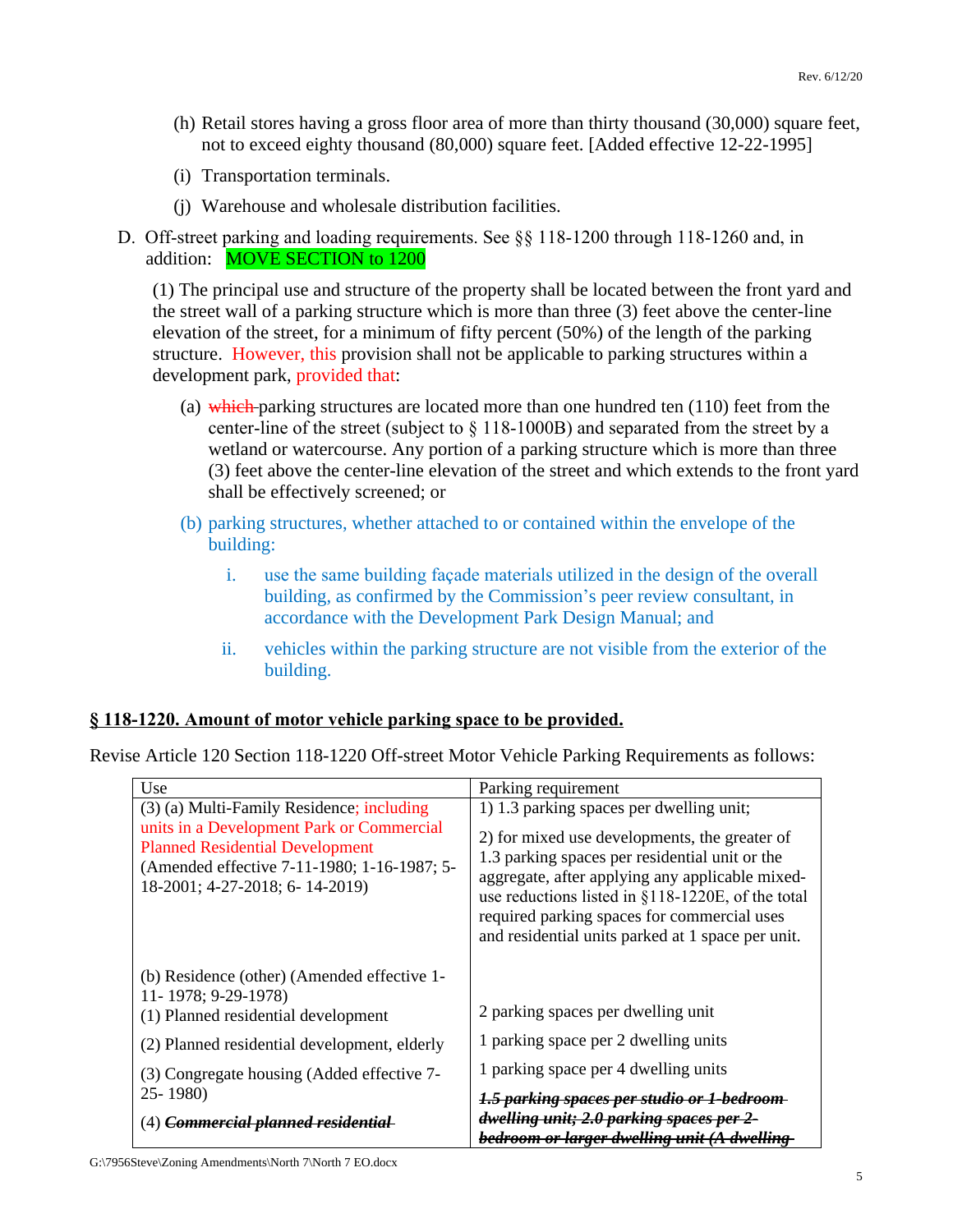| development (Added effective 1-16-1987)                                                   | unit with 4 or more rooms shall count as 2<br>bedrooms.) |
|-------------------------------------------------------------------------------------------|----------------------------------------------------------|
| (5) Housing for the elderly<br>(6) Artist Live/Work Space (Added effective<br>$6-14-2019$ | 1 parking space per unit<br>0.5 parking spaces per unit  |

Article 140; Section 118-1450, amend subsection 118-1450(B) to revise paragraph(7) with new text to read as follows:

(6) The Zoning Inspector shall deliver all resolutions granting Special Permits and maps pertaining thereto to the Town Clerk for recording and filing in the land records of the Town of Norwalk. A Special Permit for a Development Park Master Plan shall include the resolution, Master Plan map and associated Master Plan documents which shall be brought to the Town Clerk for recording and filing in the land records of the Town of Norwalk within one (1) year of the effective date.

(7) Any Special Permit for which a building permit has not been issued within one (1) year from the effective date shall become null and void, unless an extension of time is applied for and granted by the Commission. However, a Special Permit for a Development Park Master Plan that has been filed with the Town Clerk as required in 118-1450(B)(6) above shall, for which a building permit has not been issued within ten (10) years from the effective date shall become null and void, unless an extension of time is applied for and granted by the Commission.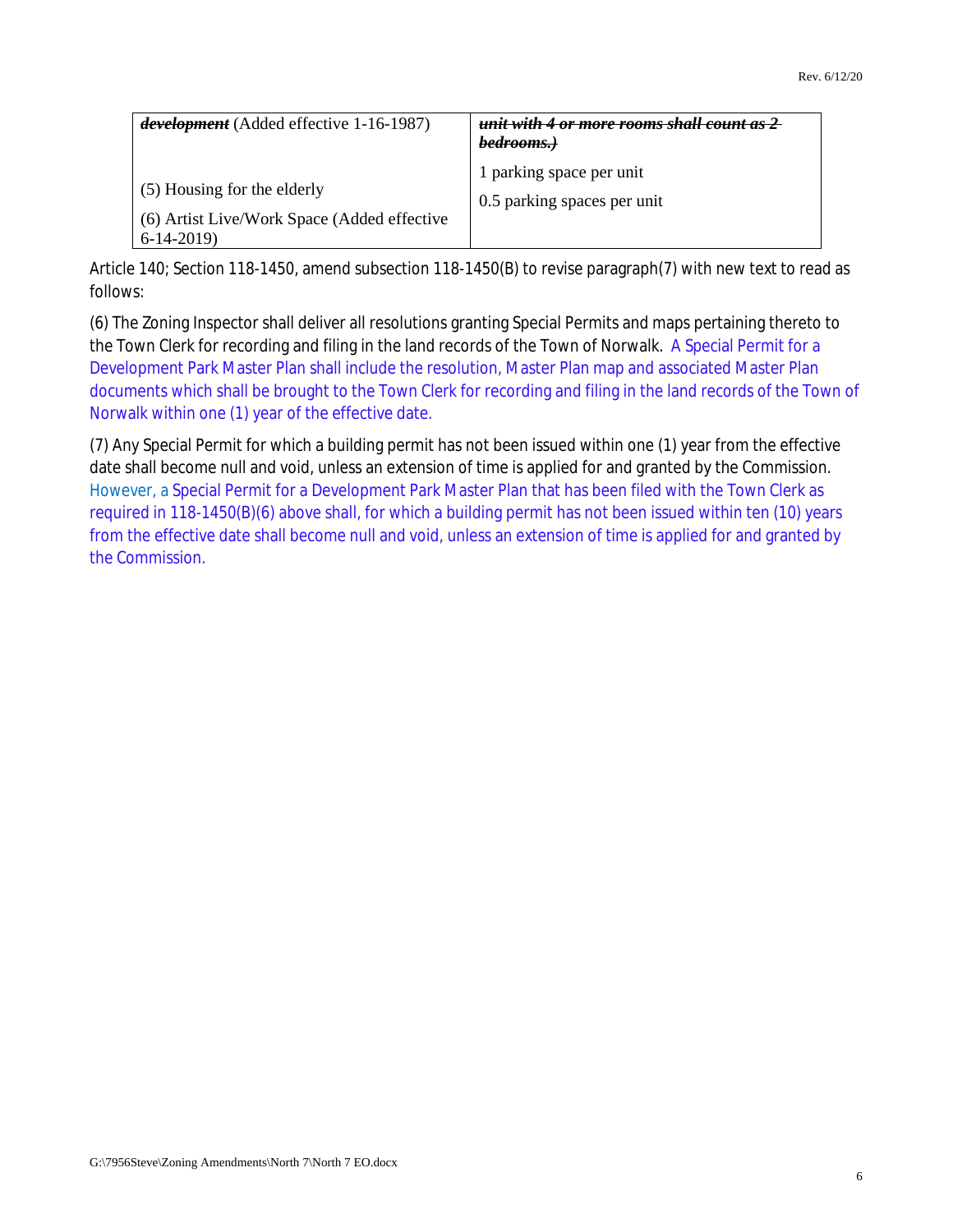# **Schedule of Height & Bulk Commercial & Industrial Part 2**

Revise Article 20 Schedule of Height & Bulk Commercial & Industrial Part 2 to amend the schedule for the Executive Office zone to increase permitted building height and stories, Floor Area Ratio, add Residential density and Recreation area requirements for Development Parks and related changes as noted below:

| <b>ZONES</b>                                 |                  | <b>Executive Office</b>                                                                                                        | Commercial                                                                                                   | <b>Executive Office</b>                                                                                                                                                                                                                   |
|----------------------------------------------|------------------|--------------------------------------------------------------------------------------------------------------------------------|--------------------------------------------------------------------------------------------------------------|-------------------------------------------------------------------------------------------------------------------------------------------------------------------------------------------------------------------------------------------|
| Zoning<br>criteria                           |                  | (Existing text)                                                                                                                | Planned<br>Residential<br>Development                                                                        | (Proposed text)                                                                                                                                                                                                                           |
| <b>HEIGHT</b>                                | MAXIMUM          | 8 stories and 100 feet,<br>except that hotels to a<br>maximum height of 12<br>stories and 150 ft shall be<br>allowed           | 11 stories and 125<br>feet                                                                                   | 8 stories and 100 feet,<br>except that hotels to a<br>maximum height of 12<br>stories and 150 ft shall be<br>allowed; except for<br><b>Development Park Master</b><br>Plans: 15 stories and 150<br>feet shall be allowed.                 |
|                                              | <b>MINIMUM</b>   | 2 stories and 25 feet,<br>subject to 118-503 C(3)                                                                              |                                                                                                              | 2 stories and 25 feet,<br>subject to 118-503 C(3)                                                                                                                                                                                         |
| MAXIMUM<br>SIZE OF PLOT                      | <b>AREA</b>      | 21,780 sq. ft                                                                                                                  | 21,780 sq. ft.                                                                                               | 21,780 sq. ft                                                                                                                                                                                                                             |
|                                              | <b>WIDTH</b>     | 100 feet                                                                                                                       | 100 feet                                                                                                     | 100 feet                                                                                                                                                                                                                                  |
| <b>YARDS</b>                                 | <b>FRONT</b>     | 50 feet from centerline of<br>street Subject to Sect<br>118-1000B                                                              | 50 feet from<br>centerline of street<br>Subject to Sect<br>118-1000B                                         | 50 feet from centerline of<br>street Subject to Sect 118-<br>1000B                                                                                                                                                                        |
|                                              | <b>SIDE</b>      | None                                                                                                                           | 0 feet                                                                                                       | None                                                                                                                                                                                                                                      |
|                                              | <b>AGG. SIDE</b> | None                                                                                                                           | 20 feet                                                                                                      | None                                                                                                                                                                                                                                      |
|                                              | <b>REAR</b>      | 10 feet                                                                                                                        | 5 feet                                                                                                       | 10 feet                                                                                                                                                                                                                                   |
| MAXIMUM<br><b>BUILDING</b><br><b>AREA</b>    |                  | 50% for buildings, 70%<br>for buildings and parking,<br>30% open space subject<br>to Sect 118-503C(4)                          | 50% for buildings;<br>70% for buildings<br>and parking;<br>30% open space,<br>subject to Sect<br>118-760C(3) | 50% for buildings, 70% for<br>buildings and parking, 30%<br>open space subject to Sect<br>118-503C(4) except for<br><b>Development Park Master</b><br>Plans:, a minimum of 20%<br>of the overall site is publicly<br>available open space |
| <b>FLOOR AREA</b><br><b>RATIO</b><br>MAXIMUM |                  | 1.0 for less than 1 acre<br>subject to Sect 118-<br>503C(1);<br>1.25 for 1 acre to 1.99<br>acres;<br>1.5 for 2 acres or larger | 2.0                                                                                                          | 1.0 for less than 1 acre<br>subject to Sect 118-<br>503C(1);<br>1.25 for 1 acre to 1.99<br>acres:<br>1.5 for 2 acres or larger;<br>except for Development<br>Park Master Plans: 2.0,<br>subject to Section 118-<br>503B(2)(c)             |